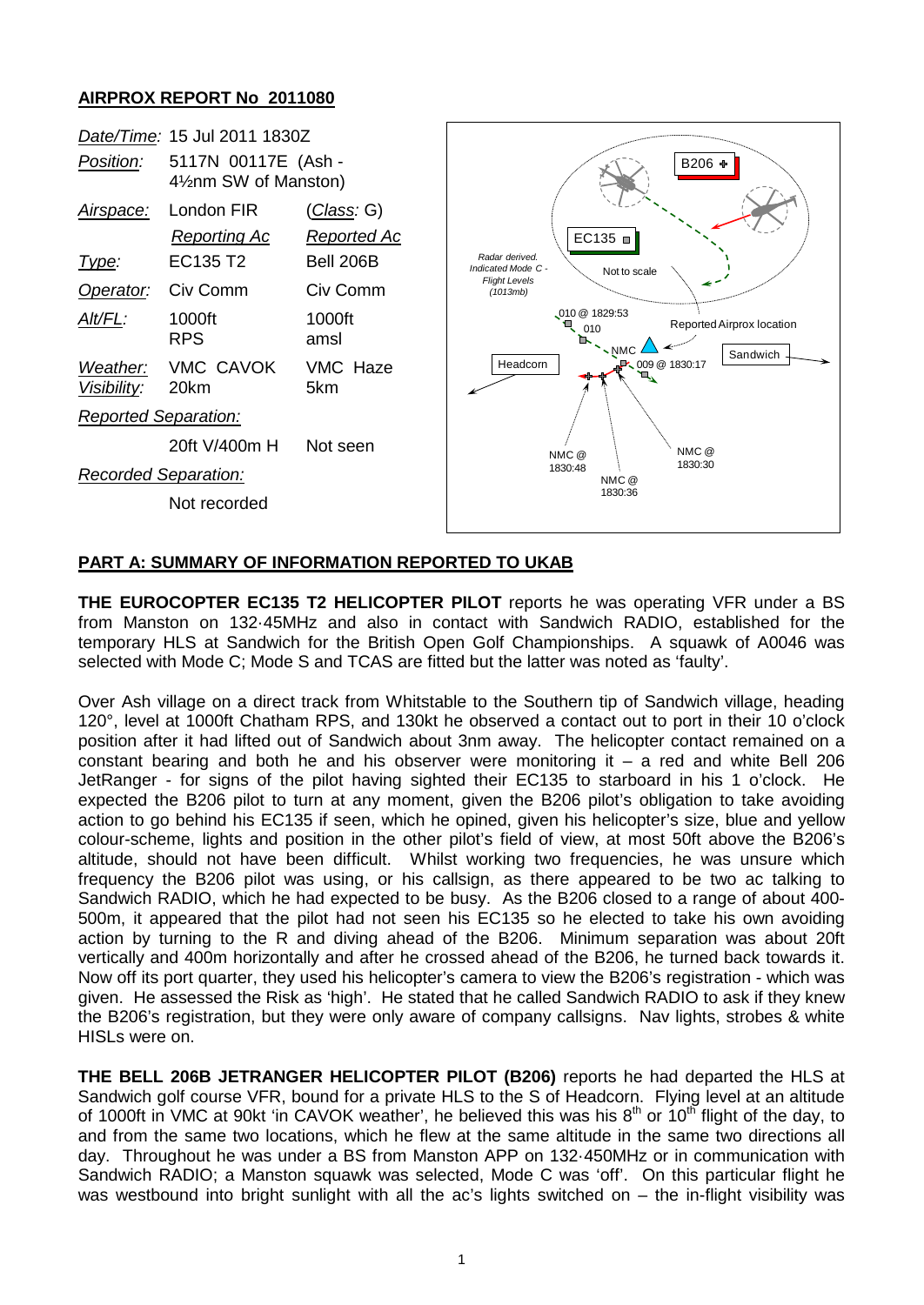quoted as '5km in haze with moments of glare'. Although he did hear the pilot ask for details of his callsign and another helicopter was known to be in the vicinity, he did not see the EC135 helicopter flown by the reporting pilot is unable to provide any more information about the Airprox. TCAS is not fitted. His helicopter has an orange and white livery; the HISLs were on.

UKAB Note (1): This Airprox is not shown on the LAC radar recording. The EC135, identified from its Mode S ac identity, is shown intermittently from 1829:53 approaching the reported Airprox location some 4½nm SW of Manston Aerodrome on a steady SE'ly course indicating level at 1000ft (1013mb). No significant deviation in the EC135's course is evident before the ac's Mode C indicates a descent through 900ft (1013mb) and then 800ft before fading from coverage, but perhaps indicative of the EC135 pilots reported avoiding action descent. The B206 is not shown until later when an A4250 squawk is displayed with NMC immediately to the SW of the reported Airprox location following a track similar to that reported by the B206 pilot toward Lashenden/Headcorn. A turn to the R is subsequently evident before the contact fades; NMC is displayed throughout this period. The SSR code A4250 is assigned to Manston and noted in the UK SSR Code Assignment Plan as an unvalidated and unverified code for conspicuity.

**ATSI** reports that Approval of an 'Air Ground Communication Service RTF Aeronautical Radio Station' had been agreed, by the CAA, relative to 'The Open Golf Championship' at Sandwich Helipad in Kent. This was valid from the 10th to the 18th July 2011. The site included a Final Approach and Take-Off area (FATO) aligned 11/29, with dimensions 250mx30m, at 12ft amsl.

General information regarding an A/G Service is stated in CAP413 (Radiotelephony Manual) Chapter 4 Page 32:

'An AGCS (Air/Ground Communications Service) radio station operator is not necessarily able to view any part of the aerodrome or surrounding airspace. Traffic information provided by an AGCS radio station operator is therefore based primarily on reports made by other pilots. Information provided by an AGCS radio station operator may be used to assist a pilot in making decisions, however, the safe conduct of the flight remains the pilot's responsibility'.

The Sandwich Air/Ground operation was not recorded. Consequently, no information is available from the allocated frequency. The Airprox was reported to have occurred at Ash, some 3nm away from the Sandwich site. The site operator, coincidentally the A/G operator at the time, made the following comments:

'The B206 had departed from Sandwich on a positioning flight back to a private landing site at Wingham (about 7nm W of Sandwich). The first he knew of this was when the EC135 pilot asked for details of B206, which he said he would pass by phone when he was back on the ground. The EC135 was operating from a Command Centre HLS in the local school and not from the Sandwich site. Normally the EC135 pilot called for traffic information when getting airborne, but he did not recall that the pilot did so on this occasion nor that he had noted it down; however it is possible that the EC135 pilot did call to operate along the coast in a southerly direction towards Deal and well away from the Sandwich circuit; the crew did normally listen out on their No2 box for traffic information and he is surprised that they did not pick up on this. He was not aware that the EC135 was in the position that it was as, had he known it was in the general area, he would have passed it to the B206 pilot as traffic information, who by this time had cleared the Sandwich circuit and had switched to his en-route frequency, either Manston or Lydd'.

The Manston Controller was performing both TOWER and APPROACH duties. The EC135 pilot contacted Manston at 1823. (Unfortunately some of the transmissions from the helicopter broke up on the RT recording.) The EC135 pilot reported routeing from Boreham, near Chelmsford, and approaching Whitstable from the W for Sandwich (Whitstable is 12nm W of Manston). The EC135 pilot requested a BS, which was agreed by the controller and he requested the pilot to report approaching Sandwich. He informed the EC135 pilot that there was a frequency for the Sandwich helicopter golf site. The EC135 pilot commented that he would be routeing S of the helicopter site.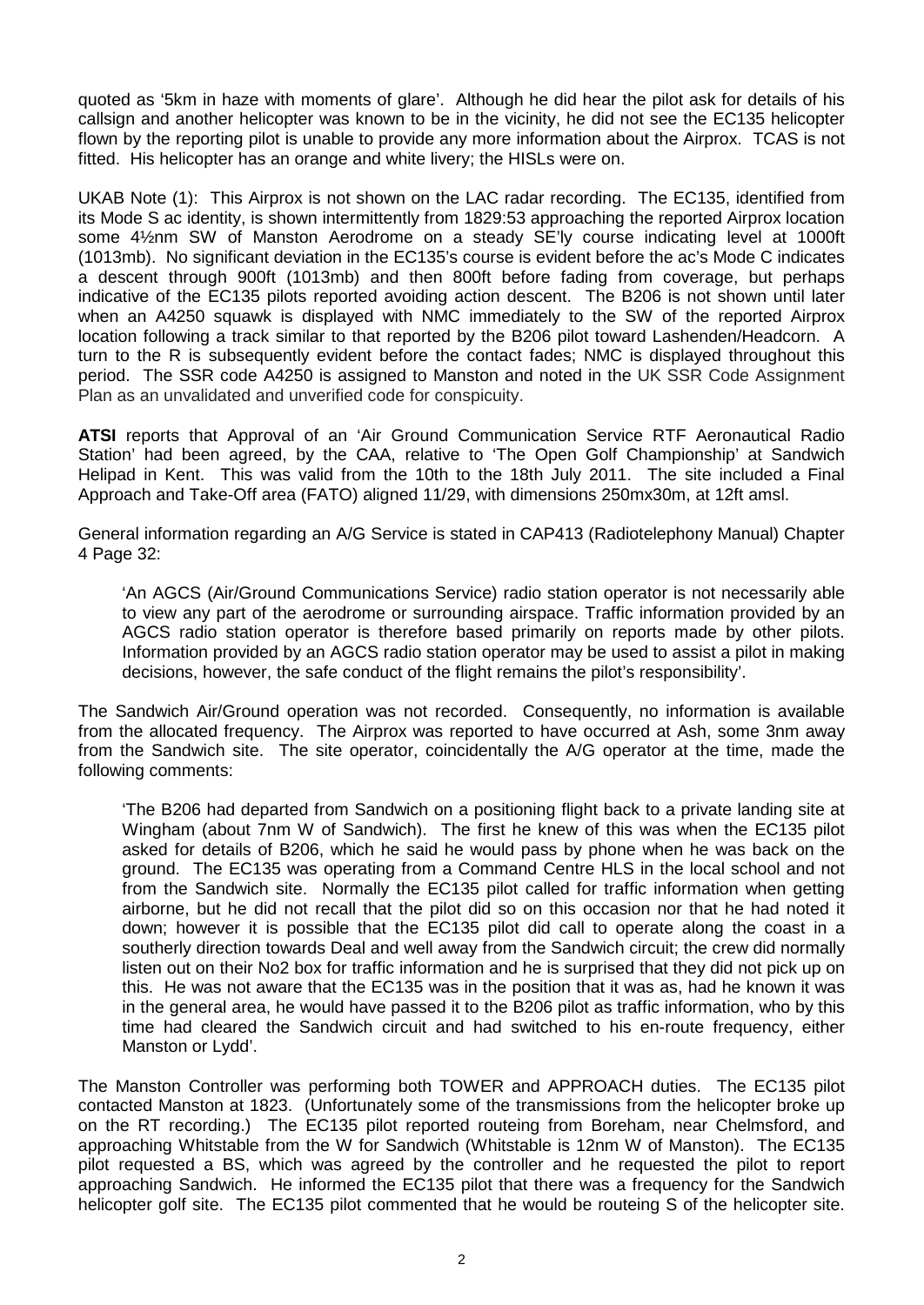At 1826:56, the EC135 pilot was asked to contact Sandwich on 121.75MHz on his number 2 box; the pilot acknowledged the request.

Just less than 1 minute later the pilot of the B206 contacted Manston, using its issued helicopter callsign for the golf event. The pilot reported having lifted from Sandwich en route to Wingham. He was requested to report visual with the landing site. The controller then issued TI about the EC135, which was approaching the Sandwich area. last reported at 1000ft. W of Sandwich. (There is no recording of the EC135 pilot's reported altitude, possibly it occurred during the break-up of the frequency during its initial call.) The B206 pilot reported looking. The controller then passed TI the EC135 about the B206, which had just lifted from Sandwich en route to Wingham. No response was received from the EC135 pilot.

At 1830:36, the B206 pilot reported letting down. Two minutes later the EC135 pilot reported letting down at Sandwich. Shortly afterwards he asked, using the ac's registration, if a particular helicopter the subject B206 - was on frequency. The controller commented that he only had the callsigns of the helicopters and not their registrations. No further comments were made on the frequency about the Airprox.

UKAB Note (2): NOTAM H3197/11 was issued for the event at Sandwich, promulgating intense helicopter activity within a radius of 2nm centred on 5117N 00122E, from the surface to 1500ft amsl, from sunrise to sunset during the period 11 to 18 Jul.

## **PART B: SUMMARY OF THE BOARD'S DISCUSSIONS**

Information available included reports from the pilots of both ac, RT and radar video recordings, reports from the A/G Operator and reports from the appropriate ATC authority.

The ATSI report shows that the Manston controller had issued TI about the EC135 to the B206 pilot, who advised he was looking for the other helicopter thereby confirming that the B206 was definitely aware that the EC135 was in the vicinity. Whilst it was unclear if the EC135 pilot had received the TI about the B206, because there was no reply to the controller's transmission recorded, with the advantage of looking down sun in CAVOK conditions he was able to spot the B206 3nm away and recognise the potential for a conflict.

Both the EC135 pilot and his observer monitored the B206 closely as the ac converged, expecting the B206 pilot to turn away at any moment as he was required to do under the 'Rules of the Air'. However, 'the Rules' can only work if the pilot who is required to 'give way' sees the conflicting ac, and the B206 pilot, flying westbound into bright sunlight did not see the EC135 helicopter to his R at all. In other circumstances Members suggested that obtaining a radar service from a suitably equipped ATSU could have helped the B206 pilot to fulfil his responsibilities to 'see and avoid' other ac, although here the Manston controller was providing a procedural APPROACH service combined with TOWER without access to radar it would seem. The EC135 pilot watched the B206 as both helicopters closed to a range of about 400-500m, realised that the B206 pilot had not seen his EC135 and wisely elected to take his own early and positive avoiding action, thereby safely resolving the conflict. This convinced the Members that the Cause of this Airprox was a conflict in Class G airspace resolved by the EC135 pilot.

Early avoiding action by the EC135 pilot ensured minimum horizontal separation of 400m was maintained as he crossed ahead of the B206 and turned onto the latter's port quarter. Although the Airprox was not shown on radar recordings and the reported separation could not be confirmed, there was no reason to doubt the veracity of the EC135 pilot's report. Whereas the EC135 pilot assessed the Risk as 'high', presumably this is his assessment of what might have occurred had no avoiding action been taken. As it was, 400m horizontal separation was preserved at the closest point and visual contact with the B206 was maintained throughout. Therefore, the Members agreed unanimously that there was no Risk of a collision in the circumstances conscientiously reported here.